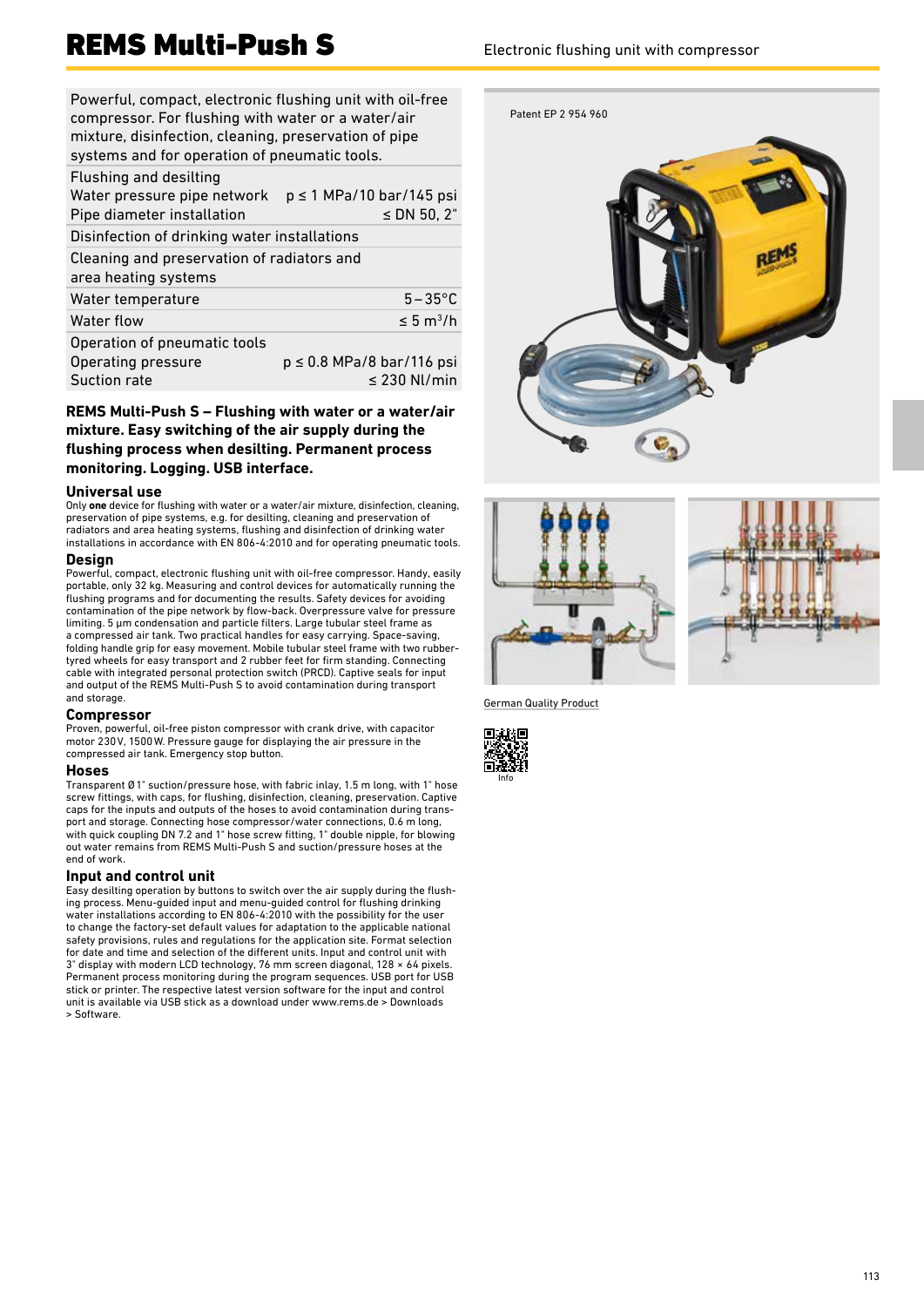# REMS Multi-Push S<br>Electronic flushing unit with compressor

# **Desilting and flushing**

Buttons for easy switching of the air supply during the flushing process when desilting radiator and flat heater systems with the following possibilities: (1) without compressed air, (2) intermittent compressed air, (3) constant compressed air.

#### **Flushing according to EN 806-4**

Flushing of drinking water installations with water or with a water/air mixture with intermittent compressed air in accordance with EN 806-4:2010 and information leaflet "Flushing, Disinfection and Commissioning of Drinking Water Installations" (August 2014) of the German Central Association for Sanitary, Heating and Air Conditioning (ZVSHK).

### **Disinfection**

REMS V-Jet TW disinfection unit for disinfection of drinking water installations in accordance with EN 806-4:2010 and information leaflet "Flushing, Disinfection and Commissioning of Drinking Water Installations" (August 2014) of the German Central Association for Sanitary, Heating and Air Conditioning (ZVSHK) and other pipe systems, as an accessory. REMS Peroxi Color, consisting of a 1l bottle of REMS Peroxi dosing solution for disinfection of approx. 100l line volume and 20ml bottle of red REMS Color dye for dyeing the dosing solution for filling and wash-out check, pipette for checking the effectiveness of the dosing solution, as an accessory. Feeding of the disinfectant solution without additional dosing pump **(Patent EP 2 954 960).**

# **Cleaning and preservation**

REMS V-Jet H cleaning and preservation unit for cleaning and preserving radiators and area heating systems, as an accessory. Cleaner, dyed green for filling and wash-out check and corrosion protection, dyed blue for filling check, for approx. 100 l line volume respectively, as an accessory. Feeding of cleaner and corrosion protection without additional dosing pump **(Patent EP 2 954 960).**

### **Operation of pneumatic tools**

Connection for pneumatic tools up to an air requirement ≤ 230 Nl/min, adjustable, for adaptation to the pneumatic tool being used. Pressure gauge for controlling the air pressure supplied by the compressed air tank. Pneumatic hose with quick coupling DN 7.2, as an accessory.

#### **Logging**

Results of the flushing programs are saved with date, time and log number in the selected language and can be transferred to USB stick or printer for documentation. Printer as an accessory. Additions to saved data, e.g. customer name, project number, tester, are possible on external devices (e.g. PC, laptop, tablet-PC, Smartphone).



# **Supply format**

**REMS Multi-Push S Set.** Electronic flushing unit with oil-free compressor. For flushing with water or a water/air mixture, disinfection, cleaning, preservation of pipe systems, e.g. for desilting, cleaning and preservation of radiators and area heating systems, flushing and disinfection of drinking water installations and for operation of pneumatic tools ≤ 230 Nl/min. Input and control unit. Piston compressor with crank drive, capacitor motor 230V, 50Hz, 1,500 W, person circuit breaker (PRCD). Mobile tubular steel frame. Fastenings for water input and output of the REMS Multi-Push S. Two Ø 1" suction/pressure hoses, with fabric inlay, 1.5 m long, with 1" hose screw fittings, with caps. Connecting hose compressor/ water connections, 0.6 m long, with quick coupling DN 7.2 and 1" hose screw fitting, 1" double nipple, for blowing out water remains from REMS Multi-Push S and suction/pressure hoses at the end of work. Without disinfection unit, without cleaning and preservation unit. In a carton

|  | Art.-No. |  |
|--|----------|--|
|  | 115810   |  |